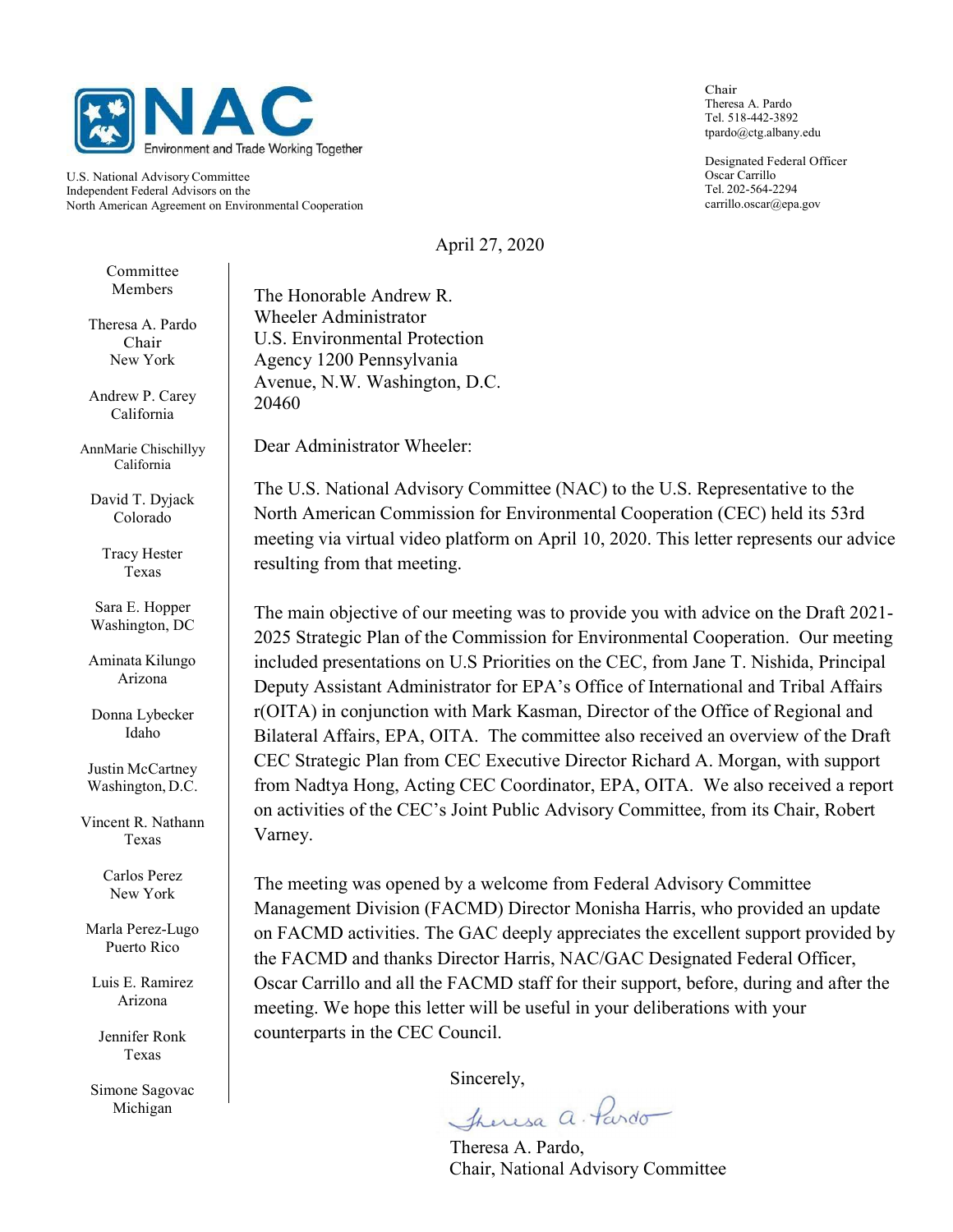cc: William Charles "Chad" McIntosh, Assistant Administrator, Office of International and Tribal Affairs (OITA), EPA Jane T. Nishida, Principal Deputy Assistant Administrator, OITA, EPA Monisha Harris, Director, Federal Advisory Committee Management Division FACMD, OMS, EPA Oscar Carrillo, Designated Federal Officer, FACMD, OMS, EPA Mark Kasman, Director, Office of Regional & Bilateral Affairs, OITA, EPA Nadtya Hong, Acting CEC Coordinator, North American Affairs, OITA, EPA Robert Varney, Chair, Joint Public Advisory Committee Richard A. Morgan, Executive Director, CEC Members of the U.S. National and Governmental Advisory Committees

Administrative support for the NAC is provided by the U.S. Environmental Protection Agency, Federal, Advisory Committee Management Division, OARM Mail Code 1601-M, 1200 Pennsylvania Ave. NW Washington, D.C. 20460 (t) 202-564-2294(f) 202-564-8129

 $\mathcal{L}_\mathcal{L} = \{ \mathcal{L}_\mathcal{L} = \{ \mathcal{L}_\mathcal{L} = \{ \mathcal{L}_\mathcal{L} = \{ \mathcal{L}_\mathcal{L} = \{ \mathcal{L}_\mathcal{L} = \{ \mathcal{L}_\mathcal{L} = \{ \mathcal{L}_\mathcal{L} = \{ \mathcal{L}_\mathcal{L} = \{ \mathcal{L}_\mathcal{L} = \{ \mathcal{L}_\mathcal{L} = \{ \mathcal{L}_\mathcal{L} = \{ \mathcal{L}_\mathcal{L} = \{ \mathcal{L}_\mathcal{L} = \{ \mathcal{L}_\mathcal{$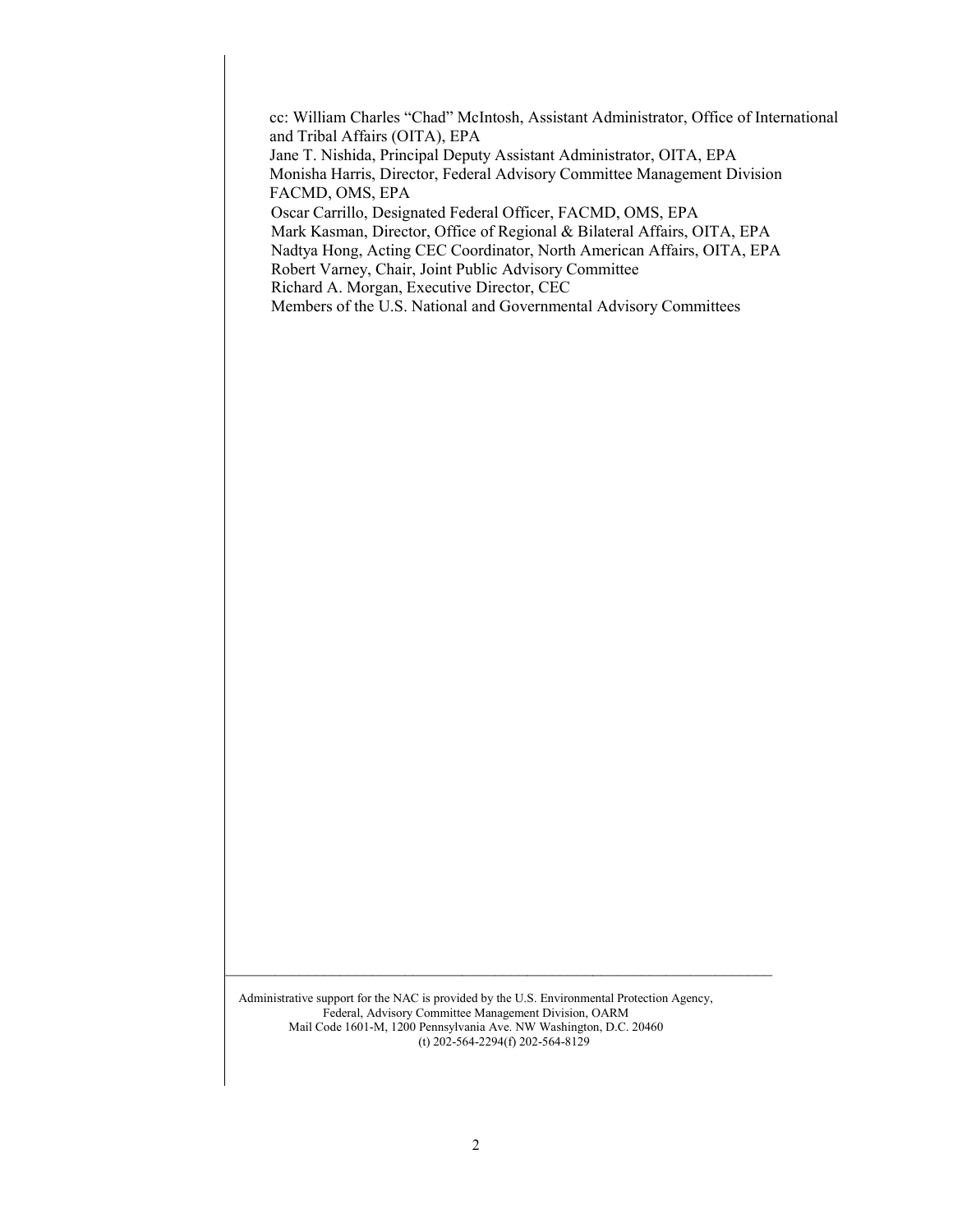## National Advisory Committee (NAC) To the U.S. Representative to the Commission for Environmental Cooperation (CEC)

### Advice 2020-1: On CEC Draft Strategic Plan, 2021-2015 (April 10, 2020)

The April 2020 Charge Question to the EPA National Advisory Committee (NAC) seeks advice on four questions.

- 1. Under each strategic priority of the draft CEC 2021-2025 CEC Strategic Plan,
	- What are the environmental issues and challenges facing North America over the next five years?
	- What are the opportunities for the CEC, considering the organization's mission and mandate, to address these issues/challenges over the next five years?
- 2. How can the CEC amplify its work through partnerships in North America?
- 3. Where in this Strategic Plan do you see opportunities for enhanced roles for stakeholders and citizens?
- 4. General Comments and Recommendations.

Note: In preparation for the NAC discussions, which were held online over a four-hour period rather than a two-day meeting, NAC members completed an online survey to select the top related issues for each of the five strategic priorities of the CEC Strategic Plan. A compilation of results was used to guide the discussion related to the prioritized issues for each strategic priority.

## ADVICE QUESTION # 1. ENVIRONMENTAL ISSUES AND CHALLENGES AND OPPORTUNITIES FOR THE CEC

Advice Question # 1 seeks advice on the development of the new draft CEC 2021-2025Strategic Plan. The plan includes five new strategic priorities and two cross cutting approaches:

Strategic Priority 1 – Circular Economy and Resource Efficiency Strategic Priority 2 – Clean Air, Land and Water Strategic Priority 3 – Shared Ecosystems and Species Strategic Priority 4 – Resilient Communities Strategic Priority 5 – Effective Enforcement of Environmental Laws Cross-cutting Approach 1 – Modernized and Effective Solutions

Cross-cutting Approach 2 – Diverse & Inclusive Stakeholder Engagement & Public Participation

#### Strategic Priority # 1. Circular Economy and Resource Efficiency

Related Issues as Prioritized for Discussion by NAC Members Prior to the April 10th meeting:

- 1. Recycling and waste management in North America
- 2. Sustainable production, resource and energy efficiency practices
- 3. Plastics and micro plastics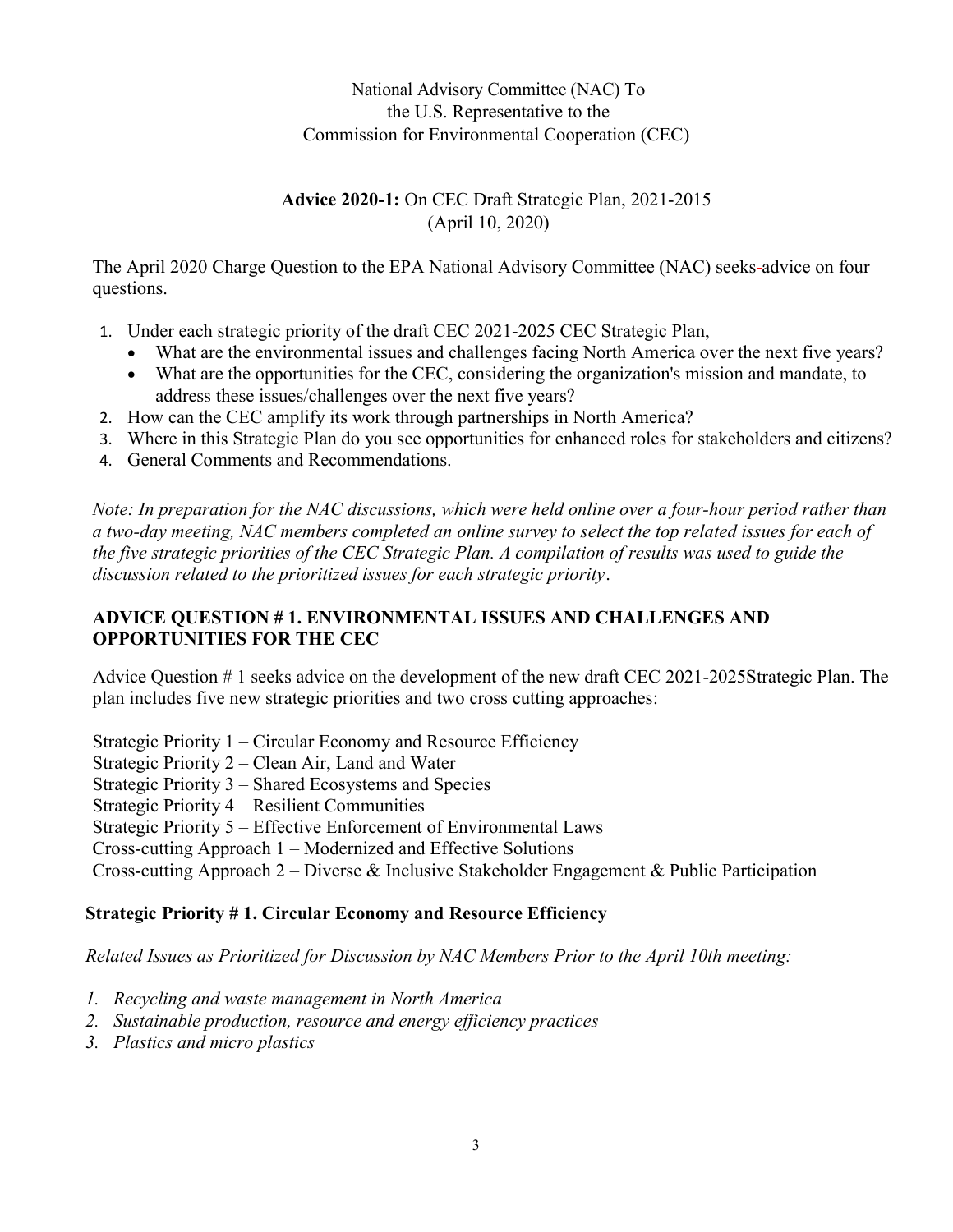The NAC recommends:

- a focus on issues that have a broad reach to downstream effectors, such as (1) recycling, especially plastics, and (2) sustainable production in terms of a redesign of materials, new processes and sharing of research. Further, they recommend a focus on cooperation (e.g., mechanisms on which the three countries can collaborate), best practices, data and scientific information.
- that the CEC emphasize thinking about sustainability broadly as feeding the world and making sure people have access to food, rather than solely focusing on some of the assumptions of sustainable production as cleaner chemistry.
- focusing on transboundary benefits, being action oriented and providing advice on efforts that ensure a more sustainable future around the circular economy.
- ranking the draft CEC 2021-2025 Strategic Plan priority areas by the impact of the related issues trilaterally and not endorsing the numerical order in the draft CEC Strategic Plan as indicating the level of importance.
- highlighting issues excluded in the Strategic Priority areas, such as climate change, which should be included in circular economy and resource efficiency priorities. This recommendation is made with recognition that although the term climate change is not specifically stated, it is indirectly addressed in the broad Strategic Priority 2 and related issues focusing on alternatives to ozone-depleting substances and HFCs.

## Strategic Priority 2—Clean Air, Land and Water

Related Issues as Prioritized for discussion by NAC Members Prior to the April 2020 meeting:

- 1. Air quality
- 2. Fresh water science, data and management
- 3. Pollutant release data and information

The NAC recommends:

- continued use of health-based standards to make decisions on regulations and NOT use economic-based standards solely for decisions on de-regulations regarding clean air, land and water.
- revisiting previous advice letters addressing issues related to deregulating health-based standards (given the health-based default values) in terms of the impact on the most vulnerable populations.

#### Strategic Priority 3—Shared Ecosystems and Species

Related Issues as Prioritized for discussion by NAC Members Prior to the April 2020 meeting:

- 1. Priority migratory species
- 2. Connected and priority habitats
- 3. Sustainable management of coastal and marine ecosystems

#### NAC members call attention to:

 $\bullet$  the fact that preservation and recovery of a species (e.g., monarch butterfly) requires understanding its decline, and recommend attention to opportunities for the three countries to collaborate on one species that requires healthy habitats, for example, in each of the three countries, regardless of the burden to one particular country. NAC Members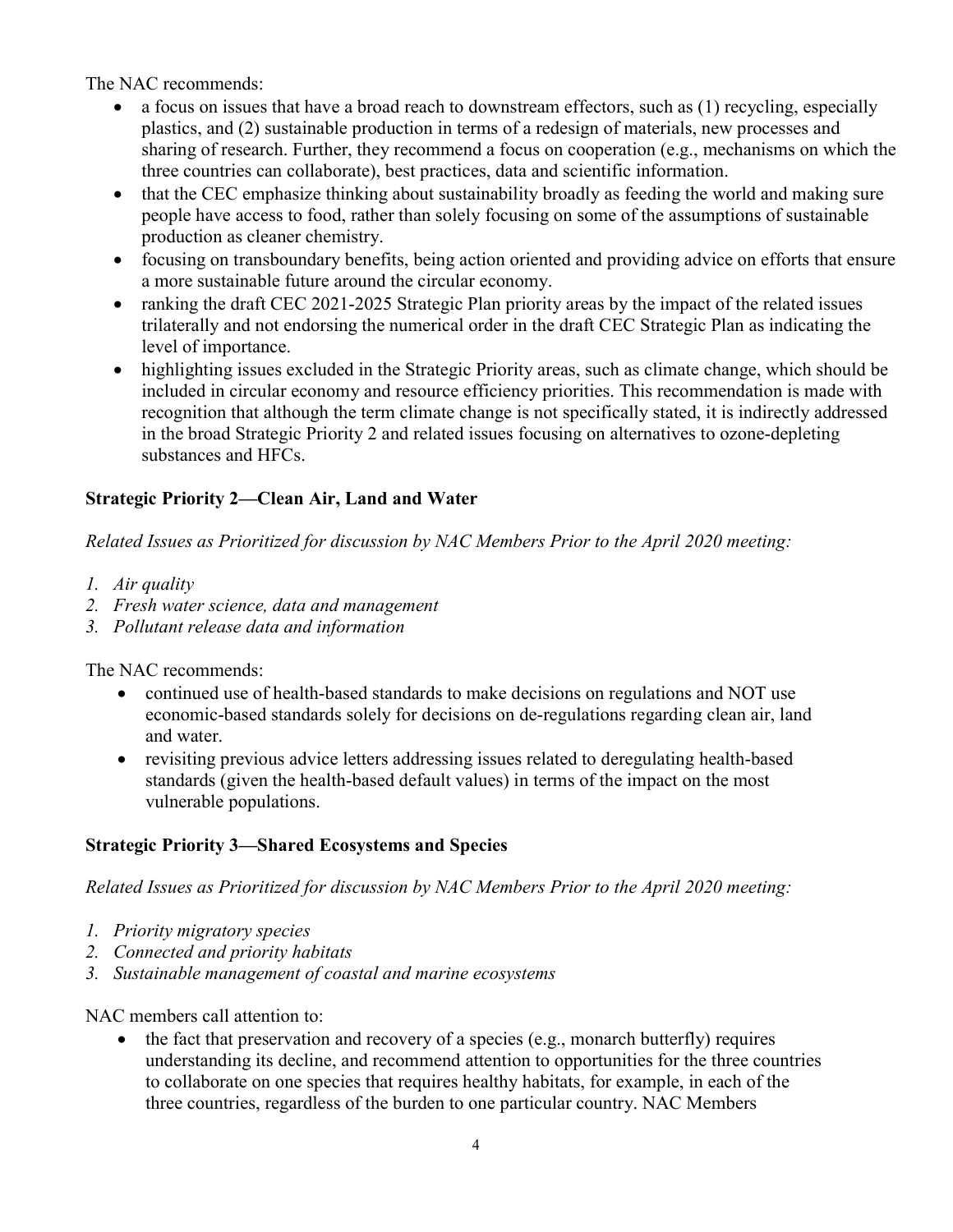recommend a focus on prompting high-impact change by adopting a common understanding of what needs to be accomplished and then aiming to achieve it.

• the borderland issues involving the Tijuana River Valley pollution affecting the United States and Mexico, in which significant financial investments have been proposed. Impacts to the border regions, as well as the other environmental issues raised by members, particularly in the May 2019 NAC advice letter, should remain at the forefront of the NAC recommendations to EPA.

### Strategic Priority 4—Resilient Communities

Related Issues as Prioritized by NAC Members Prior to the April 2020 meeting:

- 1. Sustainable cities
- 2. Remote, coastal and indigenous communities
- 3. Resilience of food production sectors

NAC Members recommend that the CEC consider including extreme weather events in the priorities on resilience and that extreme weather events could be included in the issues related to remote, coastal and indigenous communities.

# Strategic Priority 5—Effective Enforcement of Environmental Laws

Related Issues as Prioritized by NAC Members Prior to the April 2020 meeting:

- 1. Illegal trafficking and traceability of CITES (Convention on International Trade in Endangered Species) species
- 2. Illegal trafficking of HFCs
- 3. Transboundary movements of hazardous wastes

NAC Members recommend that the issue of the safety of environmental defenders be prioritized because of the long-term implications.

#### ADVICE QUESTION # 2. HOW CAN THE CEC AMPLIFY ITS WORK THROUGH PARTNERSHIPS IN NORTH AMERICA?

NAC Members remarked on how increasing awareness in the environmental community of the substantial number of CEC grant opportunities would be one way to strengthen partnerships and build participation in the CEC initiatives and projects. Providing co-investment opportunities to interested parties, including philanthropic groups, could increase the CEC collection of resources and help resolve some of the environmental issues discussed in this meeting.

NAC Members noted that the provisions in the new ECA allow the CEC, for the first time, to accept resources and donations from other organizations to supplement the CEC budget. Partnerships with nonprofits or nongovernmental organizations are, in the view of the NAC, now possible.

NAC members recommend reviewing the ECA identify new structures that the CEC could advocate for concerning new partners and additional resources for the CEC.